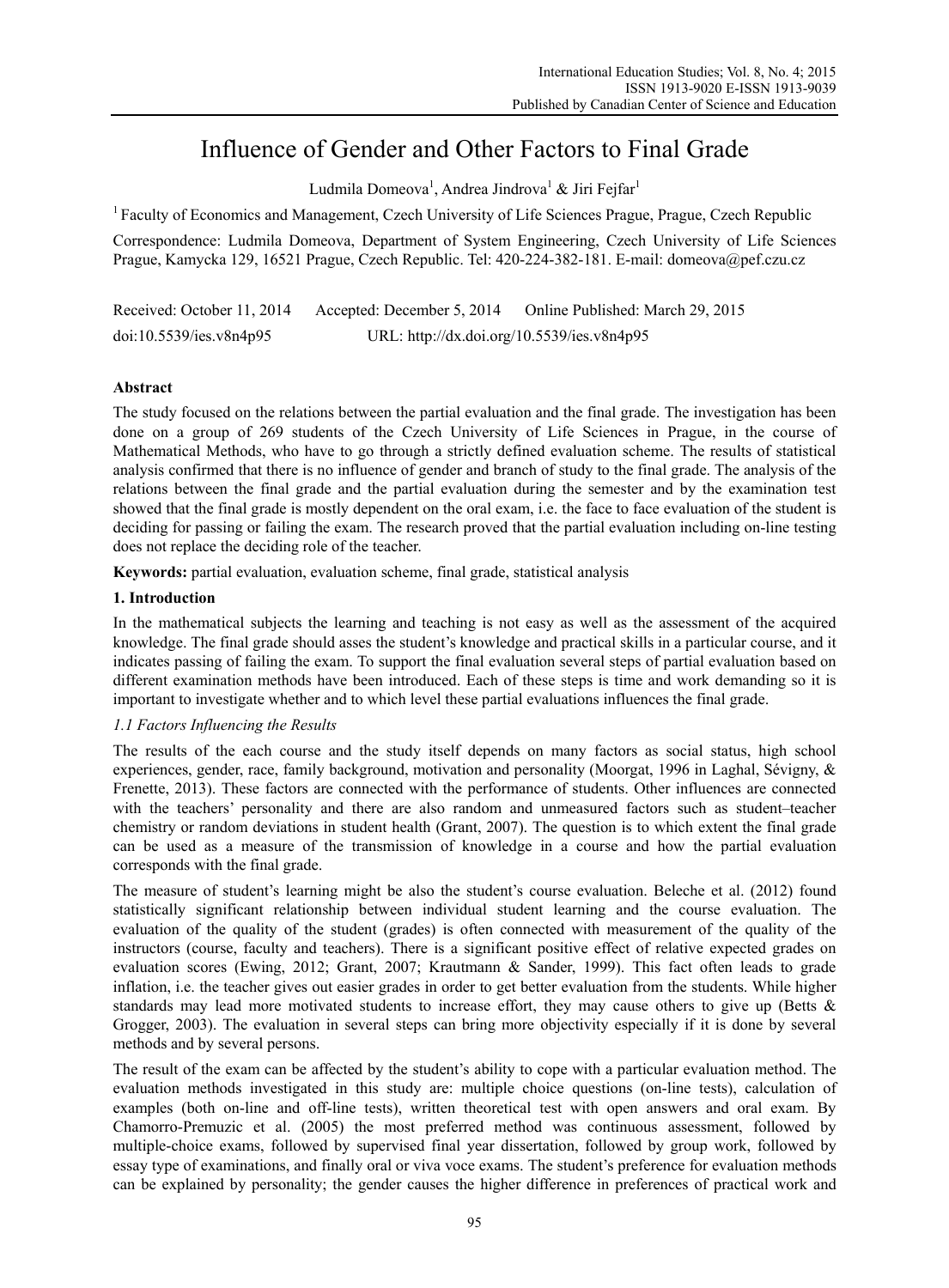written exams (Laghal, Sévigny, & Frenette, 2013). The results of Furnham, Batey, and Martin (2011) show that the multiple choice questions are preferred by bright, less open candidates; oral exams are better for stable, low conscientious students with a deep learning style. Chamorro-Premuzic et al. (2005) investigated relations between personality traits (Big Five), and preference for particular assessment methods, e.g. neurotic students seem to have a tendency to dislike oral examinations, open individuals are also more comfortable when they do not have to perform on analytic, concise, multiple-choice exams.

The mathematical proficiency is important for economic growth. Improving the maths performance should be a key focus for the economical faculties. The investigated subject is mathematical, and such subjects is said to be a source of stereotypes that harm girls. The gender gap in academic achievement is an important issue to explore, not only because the gender achievement gap itself is an important aspect of educational inequality, but also because it is closely related to the gender wage gap in the labor market (Lai, 2010). Niederle and Vesterlund (2010) note that the differences in observed maths scores may not necessarily match gender differences in maths skills but may in part reflect how men and women respond differently to test-taking environments. Falch and Naper (2013) found that the boys are better at final exams. Greater weight on coursework elements in the evaluation improves the relative performance of girls. The belief that school teachers have a grading bias against female students was not proved by Lavy (2008), over more there were indications that part of the gender difference is due to discrimination of male students. These results from Israel were not confirmed in Sweden (Hinnerich et al., 2011). In the study of Norwegian students in their final year of compulsory education the girls outperform boys in all subjects (Falch & Naper, 2013). The same results were reported by Lai (2010) from China: significantly more boys dropped out of the regular public school system by the end of middle school, and the male students demonstrated significantly inferior performance in all semester tests with exception of physic. Female students were found to be significantly more agreeable and more conscientious.

#### *1.2 Continuity with Previous Research*

The authors' previous work (Jindrová et al., 2013) deals with the evaluation of some courses in the University of Life Sciences in Prague and the e-support of the students. The evaluation was based on collection of self estimations and personal attitudes of the students. The views of students were compared with their real results and views of teachers. The present study uses only the test results and the evaluations made by teachers.

# *1.3 Goal of Present Investigation*

The students of the Czech University of Life Sciences in Prague, in the course of Mathematical Methods, have to go through several evaluation steps before they get to the final exam. The final grade is influenced by the results of the partial evaluation and possibly by many other factors. The study focused on the relations between the partial evaluation and the final grade.

# *1.4 Goal and Hypotheses*

The goal of the statistical analysis was to discover the mutual relations among the investigated factors. The strength of relations was in view for the partial evaluations during the semester and the final examination grade.

For the dependencies on the gender and the branch of study following hypotheses were formulated:

H1: The gender has no influence to the final grade.

H2: The branch of study has no influence on the final grade.

#### **2. Method**

The study is based on study results of the students of the Czech University of Life Sciences in Prague, Faculty of Economics and Management, with the majors "Economics and Management" and "Business and Administration" in the course "Mathematical methods in Economic II", winter semester, school year 2013/2014.

#### *2.1 Partial and Final Evaluation of Students*

All students have to complete 11 on-line tests during the semester without the presence of the lecturer. It is possible to get 1100 points all together. The students with 660 points get credit and are allowed to proceed to the final exam. The students with more than 900 points received at maximum 20 bonus points (1 bonus point for each 10 points over 900) which are added to their written test results. These bonus points are not added in the case of repeating the exam.

The final exam consists of written and oral part. The written test (in the presence of a lecturer) has two parts: theoretical (40 points) and practical, i.e. calculation of examples (60 points). The candidates with less than 50 points do not move further to the oral exam and failed. Another condition is to get at least 20 points from the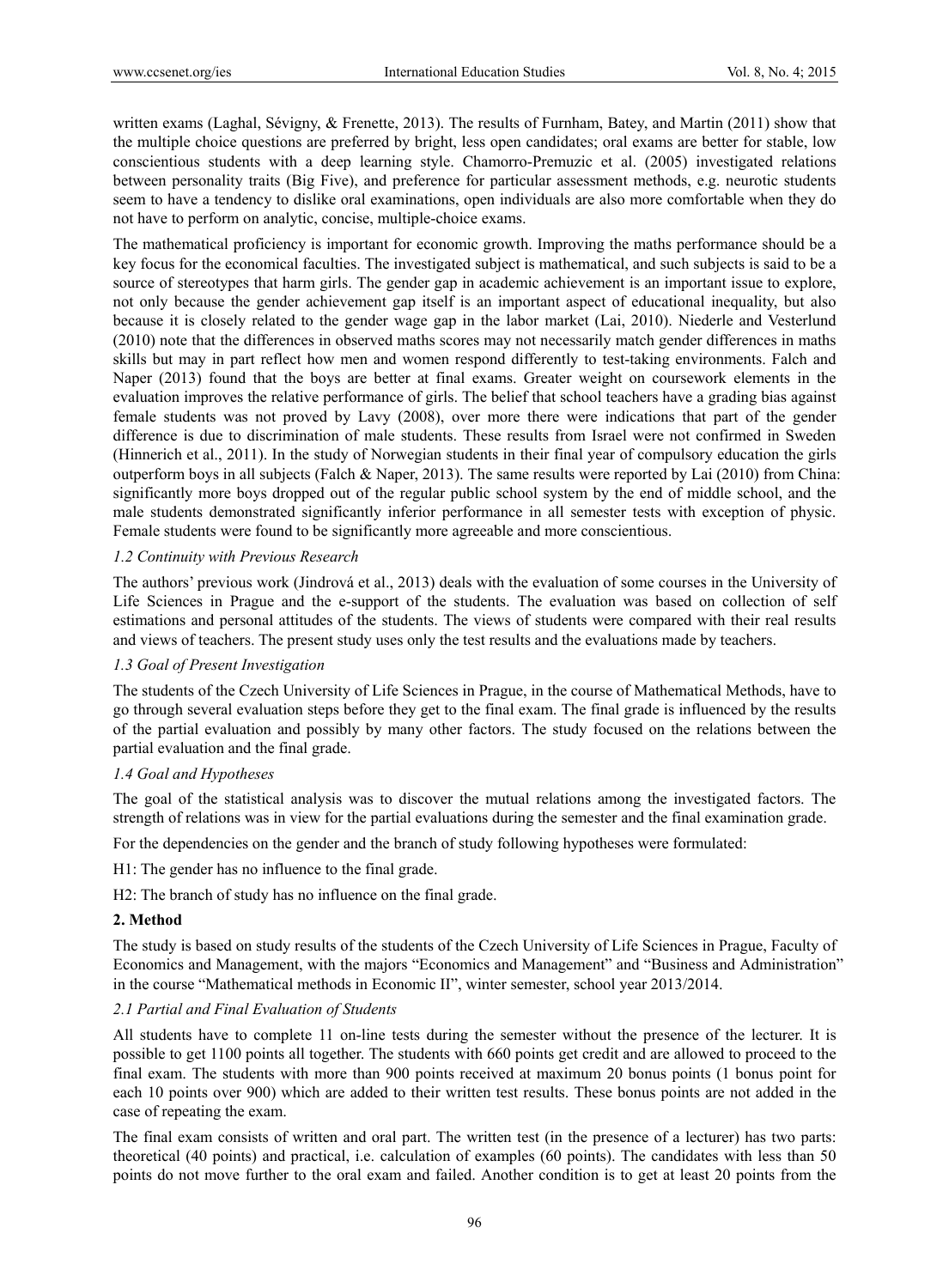practical part of the test. In the further search for the correlations we skipped the students who did not get to the oral exam. The oral exam consists of asking two questions. The final grade is given by the lecturer after the oral exam and should summarize both the results of the written test and the oral exam.

## *2.2 Participant*

The following analysis deals with the study results of the 278 students of second year, and of two major branches of study, which were recorded by 2 teachers–examiners. The data matrix was constructed after check up and simple analysis. It contained results of 269 participants. The factors were qualitative (branch of study, gender) and quantitative (all results evaluated by points). The set of responders consisted of 164 females, 105 males, 106 with major "Economics and Management", and 163 with major "Business and Administration".

#### *2.3 Sampling Procedures*

The students were chosen randomly by the authors of the study from the total number of 962 students who got the credit. For each final examination term (15 terms) was chosen a group of 10-20 students for the study. The number was dependent on the total number of students who had come to the particular term (20% of total number, rounded to natural numbers). The investigated group of students was taken from a random position of the alphabetical list of all the students for the term.

The students did not have any influence on being included into the study and the data do not include any self evaluation.

## *2.4 Collecting Data*

The examiner (one of the authors of the study) first collected the data on the partial evaluation and bonus points from students' information system. After that gave points for the practical part of the test. If the student got more than 20 points the teacher marked the theoretical part, added the bonus points, calculated the total result of the test, and entered all the points to the data matrix. If the result of the test was satisfying, the student was invited to the oral exam. He/she had to answer two questions out of a given list (known in advance). The teacher evaluated the answers by 1-10 points, and decided about the final grade. The points, the numbers of questions, and the final grade were recorded in the data matrix. The final grades could be 1 (the best), 2, 3, 4 (not passed).

#### *2.5 Statistical Analysis*

The statistical analysis was made by the simple and multiple dimensional statistical methods.

The simple analysis was based on describing characteristics (frequency, average, variation coefficient). The normal distribution of the sample file was tested by the Shapiro-Wilk test.

The non-parametric tests were applied to testing the hypotheses. These tests are connected with the hypotheses on the normality of the basic file without knowing its parameters. There are no (or nearly no) requirements on the nature of the investigated factors, and it is possible to use them even if the normality of distribution is disrupted (Jindrová et al., 2008).

The relation and course of the partial and final evaluation of the student was investigated using multiple dimensional statistical methods – regression analysis.

The regression analysis methods are designed for expression of dependency of quantitative continuous variable Y on one or more quantitative continuous variables X, so called regressors. It must be decided in advance which variable is independent and which is dependent.

The goal of the regression model was to describe the relations of the factors by appropriate mathematical model. Simple regression model describes the dependency of Y variable on one repressor; the multiple regressions reflect the dependency of Y on more regressors.

The multiple linear regression analysis models the dependent variable Y as a linear function of K independent variables X1, X2, …, XK, as follows:

$$
Y = \beta_0 + \beta_1 X_1 + \beta_2 X_2 + \dots + \beta_K X_K + \varepsilon ,
$$

where  $\beta_0$  is the intercept term and  $\beta_1$ ,  $\beta_2$ , ...,  $\beta_K$  are the partial regression coefficients;  $\varepsilon$  indicates random errors. Estimates of the unknown population parameters  $\beta_0$ ,  $\beta_1$ ,  $\beta_k$  are obtained by the method of the least squares. The method of the least squares minimizes the sum of squares of the residuals. If the assumptions of linear regression are valid, the least squares estimates are unbiased estimates of the population parameters and have minimum variance (Hebák et al., 2006, Johnson & Wichern 2007).

The point estimates  $b_0$ ,  $b_1$ , …,  $b_k$  are usually obtained from the input data by the least square method which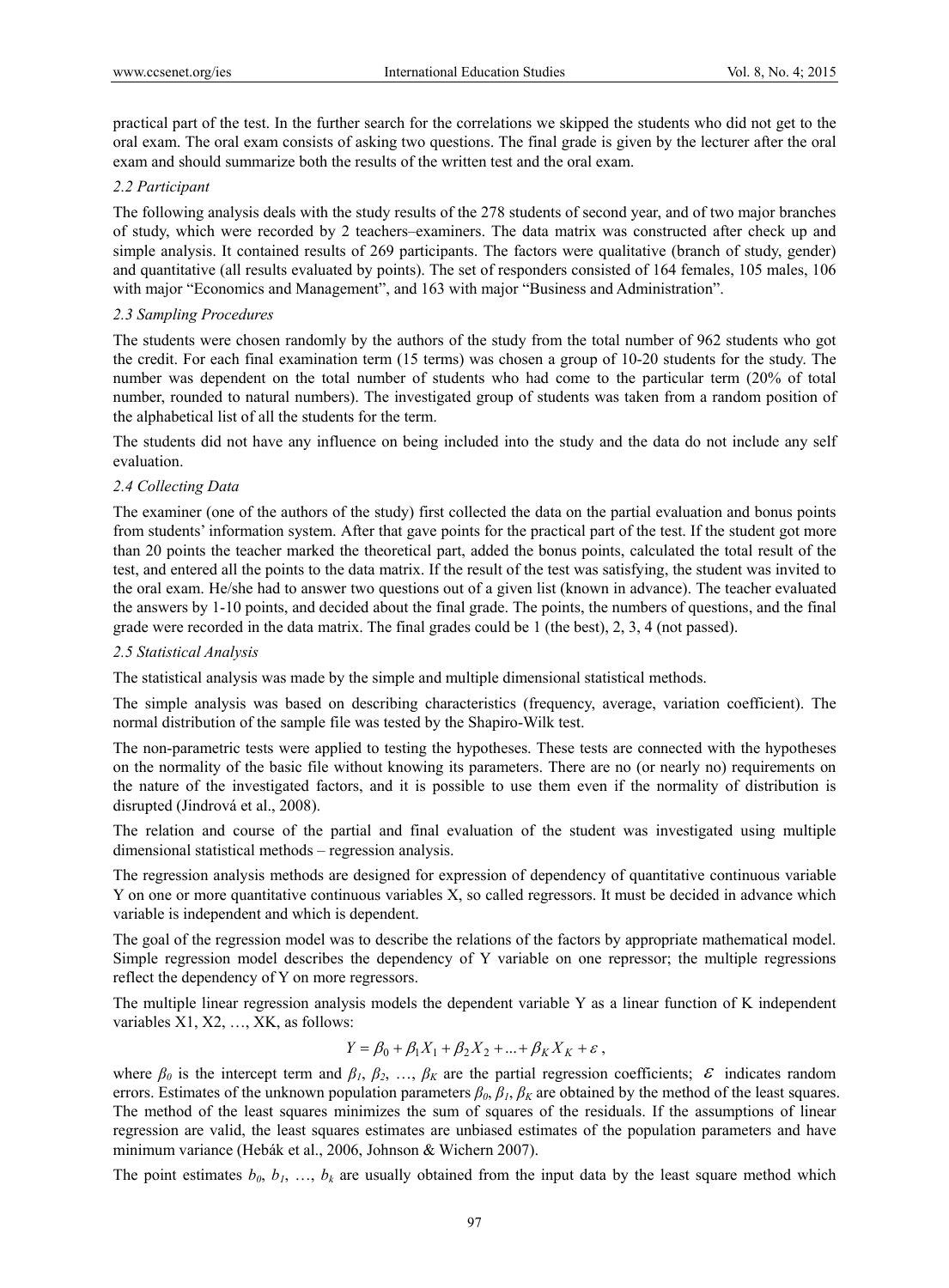requires the minimal sum of squares of the differences  $y_1, y_2, y_3, ..., y_n$  of the recorded values of *Y* from the estimated regression function. The regression function then describes the course of dependency of *Y* values on the *X* values. The parameters  $b_1, \ldots, b_k$  called regression coefficients, reflects the average change of *Y* for a unit change of *xi* (supposing all other parameters do not change). The regression coefficients acquires positive or negative values according the dependency is direct or indirect.

The statistical significance was tested with F-test which enables to test the model from the point of view of its predictive ability. In the case when the statistical significance of the model is proved, the model can be used for estimation of values *Y* based on given values of *xi*.

The regression analysis is focused on an unilateral dependency; the double-sided dependency was investigated by the correlation analysis. The correlation discovers how strong the dependency between variables is. If there is a linear dependency between *X* and *Y*, it is possible to characterize the dependency by a sample correlation coefficient  $r$ , or by the Spearman's non-parametric coefficient. These coefficients could be from  $-1$  to  $+1$ . The closer the value of the coefficient is to the 1 (in absolute value) the better quality can be reached in the estimations made by the regression model. The squared coefficient is called the coefficient of determination and it represents the important measure of tightness. Multiplied by 100, it indicates the percentage of changes that can be explained by the chosen linear regression model.

The statistical software SPSS 22 was used for the statistical analyses. The significance level for all tests was *α = 0.05*.

## **3. Results**

## *3.1 Descriptive Characteristics*

The primary analysis of the quantitative signs was focused on basic descriptive characteristics–see Table 1.

|                                                             | Descriptive characteristics |                       |                                  |     |
|-------------------------------------------------------------|-----------------------------|-----------------------|----------------------------------|-----|
|                                                             | Average                     | Standard<br>deviation | Variation<br>coefficient in $\%$ | N   |
| Points from semester                                        | 984.33                      | 147.46                | 14.98                            | 257 |
| Points from the theoretical<br>part of the examination test | 19.51                       | 10.19                 | 52.24                            | 251 |
| Points from the practical part<br>of the examination test   | 33.97                       | 14.86                 | 43.75                            | 269 |
| Bonus points                                                | 11.13                       | 8.77                  | 78.77                            | 267 |
| Points from the oral part of<br>the exam                    | 7.22                        | 6.25                  | 86.50                            | 269 |
| Final grade                                                 | 2.97                        | 1.04                  | 34.85                            | 269 |

#### Table 1. Basic descriptive characteristics

# *3.2 Statistics and Data Analysis*

The values of the variation coefficient show that the highest variability was recorded for the results of the oral exam (86.50%). It means, the teacher saw the students' achievement as excellent or just satisfactory (not many in between). Majority of the bad results (exam failures) were eliminated by the necessity to pass the previous partial steps of the evaluation.

High variation was registered also for the bonus points (78.77 %). Only 186 out of 269 evaluated students exceeded the limit of 900 points from semester and got some bonus points. This fact is caused by the gap between the minimum points for the credit, 660, and the minimum points for the bonus points 900. Many of average students got to the zero zone, i.e. they worked enough to get the credit but not enough to get the bonus points. The bonus points again discriminated between excellent and satisfactory activity during the semester.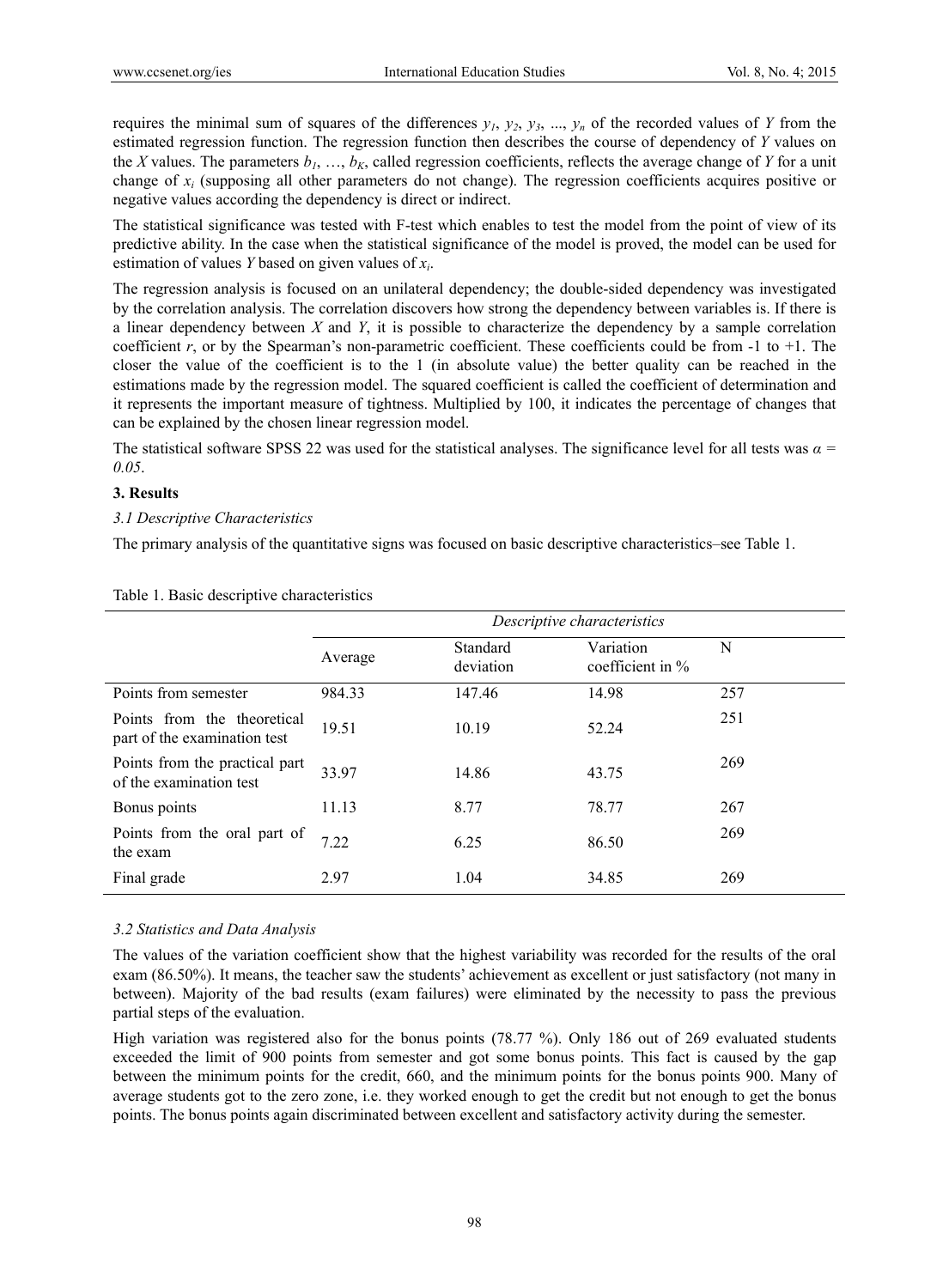

Figure 1. The points from the semester and the bonus points

The lowest variability was for the points from semester (15%). The lower difference was caused by no gap in the evaluation score. All the investigated students got to the exam, it means they all got the credit. They fulfilled their duties during the semester to get the credit; usually they exceed the minimum number of points (the average is slightly over 900 see Table 1) to get the credit for sure, to have some reserve.

For the same factors, the Shapiro-Wilk test of normal distribution followed. None of the factors manifested the normal distribution (see Table 2). None of the p-values exceed the chosen level of significance 0.05.

The basic prerequisite for the parametric test (i.e. the normality of data) was not met, so that the Mann-Whitney test, which is a non-parametric variant of the t-test for two independent selections, was applied for testing the hypotheses.

|                                                             | Shapiro-Wilk |     |          |
|-------------------------------------------------------------|--------------|-----|----------|
|                                                             | Statistic    | df  | p-value. |
| Points from semester                                        | 0.755        | 257 | 0.000    |
| Points from the theoretical part of<br>the examination test | 0.981        | 251 | 0.002    |
| Points from the practical part of the<br>examination test   | 0.978        | 269 | 0.000    |
| Bonus points                                                | 0.759        | 267 | 0.000    |
| Points from the oral part of the exam                       | 0.902        | 269 | 0.000    |
| Final grade                                                 | 0.822        | 269 | 0.000    |

#### Table 2. Results of the normality test

|  |  |  | Table 3. Results of the Mann-Whitney test |  |
|--|--|--|-------------------------------------------|--|
|--|--|--|-------------------------------------------|--|

|                                                             | Gender    |         | Branch of study  |         |
|-------------------------------------------------------------|-----------|---------|------------------|---------|
|                                                             | Statistic | p-value | <b>Statistic</b> | p-value |
| Points from semester                                        | 6661.5    | 0.136   | 6911             | 0.275   |
| Points from the theoretical part of<br>the examination test | 7661.5    | 0.127   | 8291             | 0.577   |
| Points from the practical part of the<br>examination test   | 6727      | 0.058   | 7097             | 0.164   |
| Bonus points                                                | 6948.5    | 0.009   | 7496.5           | 0.083   |
| Points from the oral part of the<br>exam                    | 6661.5    | 0.136   | 8100.5           | 0.380   |
| Final grade                                                 | 7273      | 0.290   | 6911             | 0.275   |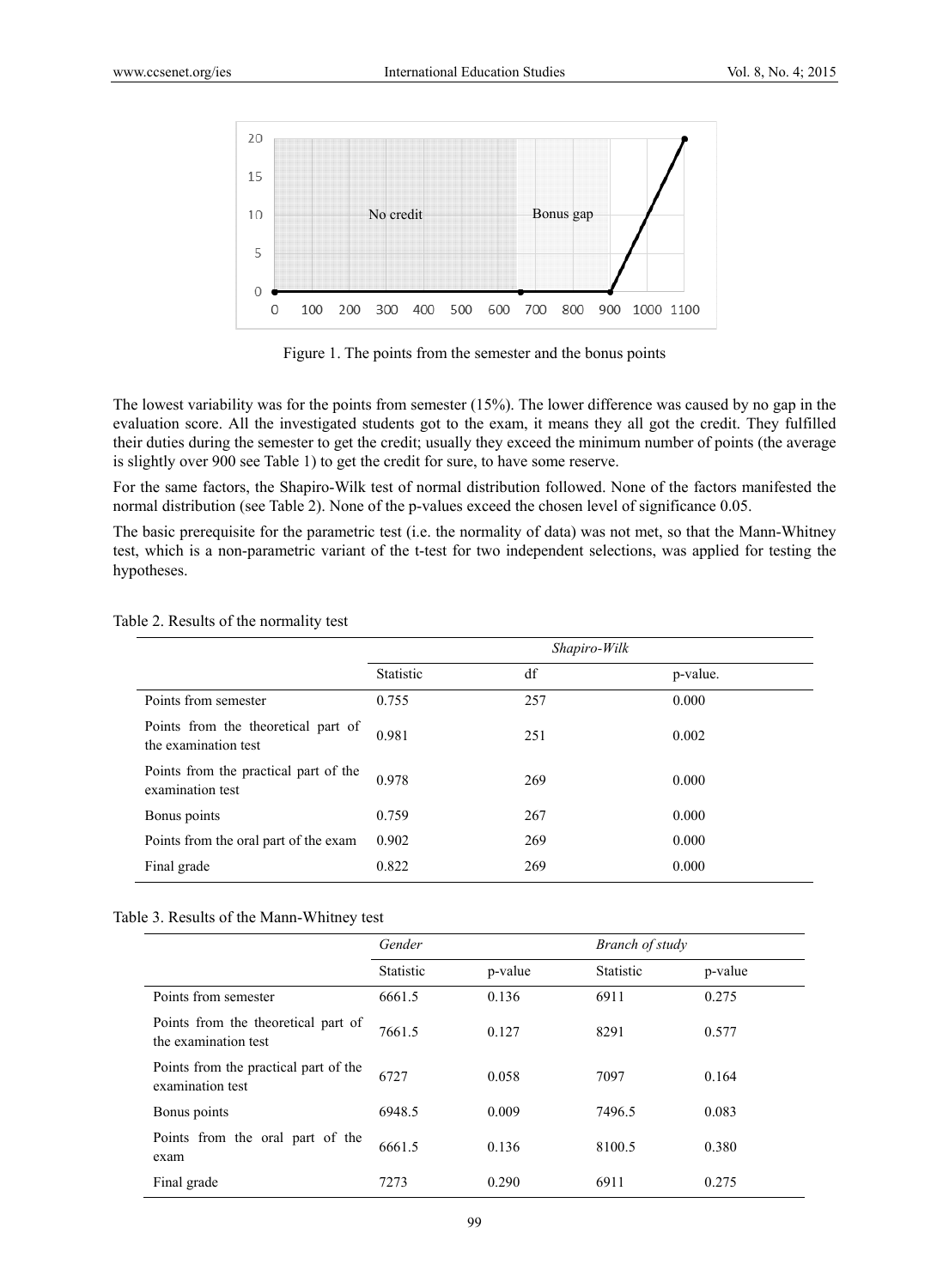The results in the Table 3 show that the difference between genders was only in the number of bonus points. While the average number for the female students was 12.19; the average for male students was 9.51. The female students had worked harder during the semester and came to the exam with more bonus points. No other differences between the genders were proved.

There were no evidences of differences between the branches of study. All the p-value was over the level of significance ( $p > 0.05$ ; see Table 3).

The hypotheses  $H_1$  and  $H_2$  were confirmed. The branch of study and the gender do not have important influence on the partial evaluation of the students neither on the final grade.

The correlation and regression analyses were focused on investigation of the strength and process of the dependencies. The reduction of the number of factors has been applied with respect to the goal of the study: to determine which partial evaluation has the strongest influence on the final grade. The factor "Points from semester" was removed because it does not have a direct relation to the final grade. It follows from the method of the students' evaluation that this factor is contained in another factor "Bonus points".

As mentioned above, the exploratory analysis of variables (Shapiro-Wilk test) showed that majority of investigated data do not have normal distribution. That was the reason for application of the Spearman correlation coefficient for explaining the linear dependency between the response variable (final grade  $-y$ ) and explanatory variables (Points from the theoretical part of the examination test  $-x_i$ ; Points from the practical part of the examination test –  $x_2$ ; Bonus points –  $x_3$ ; Points from the oral part of the exam –  $x_4$ ).

The pair coefficient matrix (see Table 4) show the strongest negative correlation the variable  $x_4$  – Points from the oral part of the exam  $(r_s = -0.739)$  and  $x_2$  – Points from the practical part of the examination test. The negative direction of the dependency follows from the indirect relation between the factors; the better (the lower) the final grade is the higher is the number of points in the partial evaluation.

| Table 4. Values of the Spearman's correlation coefficient |
|-----------------------------------------------------------|
|-----------------------------------------------------------|

|   | Final grade $(y)$ $x_1$ |             | $x_2$                    | $x_3$ | $x_4$ |
|---|-------------------------|-------------|--------------------------|-------|-------|
| V | 1.000                   |             |                          |       |       |
|   | $x_1$ -0.523            | 1.000       |                          |       |       |
|   | $x_2$ -0.714            | 0.283 1.000 |                          |       |       |
|   | $x_3$ -0.345            |             | 0,141 0.253 1.000        |       |       |
|   | $x_4$ -0.739            |             | $0.342$ $0.100$ $-0.006$ |       | 1.000 |

The model was in the beginning evaluated by the F-test with the result that the model as a whole had a statistical significance (tested even on the level  $p < 0.0001$ ).

The regression model has been constructed using the estimated parameters of a linear function:

$$
y = 4.764 - 0.013 x_1 - 0.018 x_2 - 0.012 x_3 - 0.108 x_4
$$

The parameters  $b_1, \ldots, b_k$  (or the regression coefficients) express the average change of the response variable *y* in relation to a unit change of one explanatory variable  $x_i$  supposing all other parameters will not change. The parameters are positive or negative according to the fact that the dependency is direct or indirect. According to the model, the strongest influence on the final grade has the result of the oral exam  $(b = -0.108)$ , followed by the practical part of the examination test  $(b = -0.018)$ . This is in line with the results of the correlation coefficients which were the highest for the same factors (and negative).

The value of the coefficient of determination (R-square) states that the constructed regression model is able to explain the changes in the response variable in 82%.

The study confirmed that there is no influence of gender and branch of study (with the exclusion of gender differences for the number of bonus points) to the final grade. The investigation dealt also with the relation between the final grade and the partial evaluation during the semester and by the examination test. The detailed analysis of the explanatory variable has been made leading to the construction of a regression model. The research proved that the final grade is mostly dependent on the oral exam, i.e. the face to face evaluation of the student is deciding for passing or failing the exam, and the partial evaluation including on-line testing does not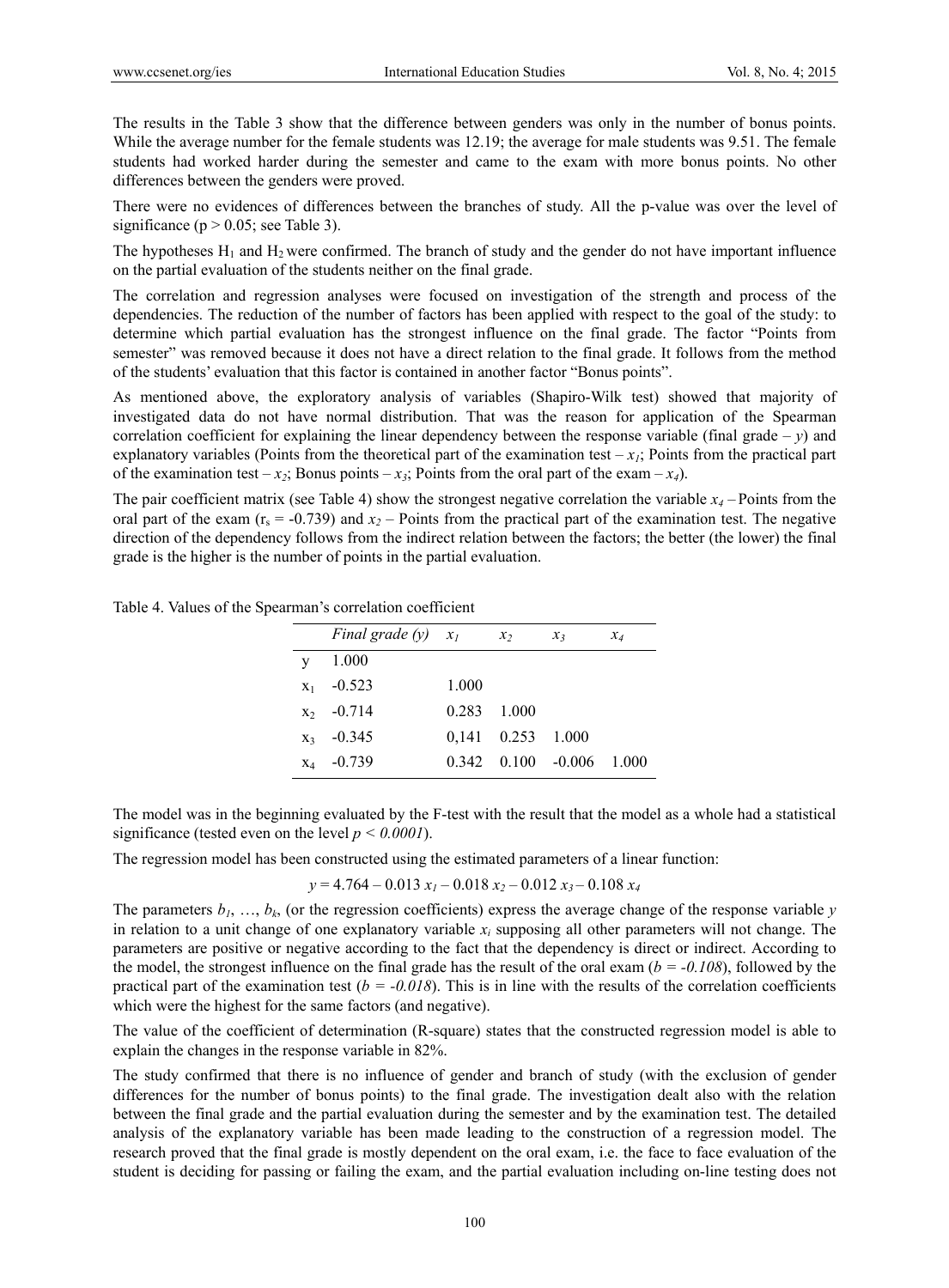replace the deciding role of the teacher.

#### **4. Discussion**

The subject is generally very difficult. The average grade 2.97 (with relatively high deviation of 1.04) indicates that many students failed or got the worst "passing" grade 3 (grades 1, 2, 3 mean passed, 4 means failed). In addition it is taught in the second year of study and can be a reason of school dropouts. There might be many other factors which influenced the results, but bad results in the mathematical subject in the beginning of studies can be taken as an important predictor of being not successful in the following years.

The group of investigated students was relatively homogenous because there were only students who got to the final exam. The poor students did not get credits and were not allowed to sit the final exam. These poor students have to repeat the subject next year, or to repeat the whole year (if they failed in more than 2 subjects). The school dropout is more probable for them in the current or in the following year. The high dropout rates in Western countries sharply contrast with the social and economic objectives and that is the reason why the potential predictors of non-graduation have generally been looked for (de Witte et al., 2013). The connection between dropout and unemployment is ambiguous (Dorn, 1996 in de Witte et al., 2013). On the other hand important differences were recorded by Rumberger and Lamb (2003). Almost a third of all dropouts who had finally completed high school were not working two years after high school, compared to 45% for dropouts who had never completed and only 8% for those who had never dropped out. Anyway there are definitely remarkable losses of the expenditures which society invests into unfinished education or repeated years. That is why the distinguishing of the predictor of school leaving is important. The poor academic ability manifested in the grade retention, sometimes bracketed together with an accumulation of credit deficits may be the strongest predictor (de Witte et al., 2013).

The students were homogenous bearing of skipped in the branch of study. No differences between the results were found and the hypothesis H2: "The branch of study has no influence to the final grade", was confirmed.

The hypothesis H1: The gender has no influence to the final grade, was confirmed as well. There was a difference only in the work during the semester when the females were better than males. This finding is in line with the results of other authors (Falch & Naper, 2013; Machin & McNally, 2005). The subject is based on mathematics but the stereotype saying the girls are worse in maths was not confirmed. It is well established that negative stereotypes can undermine women's performance on mathematics tests but according to the data from the most difficult mathematics courses it is strongly suggested that women can even surpass men (Good et al., 2008). Bonnot and Croizet (2007) showed that women, who endorsed the stereotype of their group's inferiority in math relative to men, had a lower self-evaluation in math and lower grades. The lower self-evaluation was then more harmful than the gender stereotype. The math self-evaluation can be a goal of a following investigation.

The males in our investigation got the same results of the final exams as the females more often without (or with less) bonus points from the semester. It means they were more focused to the final exam or the examining method was more suitable for them: practical part of the test (it means calculations) and the oral exam that had a crucial influence on the final grade.

The oral exam finally appeared as the most important part of the whole evaluation. It is beneficiary to the students who prefer this method of evaluation. They are stable persons by Furnham, Batey, and Martin (2011), open personalities by Chamorro-Premuzic et al. (2005). It was found Chamorro-Premuzic et al. (2005) that males tended to have more positive attitudes towards written examinations than did females, whilst self-assessed intelligence was positively related to preference for written exams (notably in male students).

There are no doubts that the oral exam is the part of the evaluation which is to the highest degree influenced by the personality, experience, and all kinds of short time feelings or imperfections of the teacher. Teachers' grading styles are not necessarily uniform, but may be affected by personal–professional characteristics (e.g., gender, seniority, cultural background) (Resh, 2009; DeBoer et al., 2007) and other socio-cultural factors (Doran, Lawrenz, & Hegelson, 1994). Bonesrønning (2004) identifies teachers' grading as a potential teachers' tool by which student effort can be manipulated; students who are exposed to hard grading perform significantly better than students who are exposed to easy grading. Teachers do not always assign grades based on the achievement only. They either explicitly (i.e. effort on a rubric) or implicitly (homework completed, class participation) assign grades including the effort criteria and often also the proper behaviour (Randall & Engelhard, 2010).

The question is whether the partial evaluation is useful while the oral face to face exam is the most important for passing or failing the exam.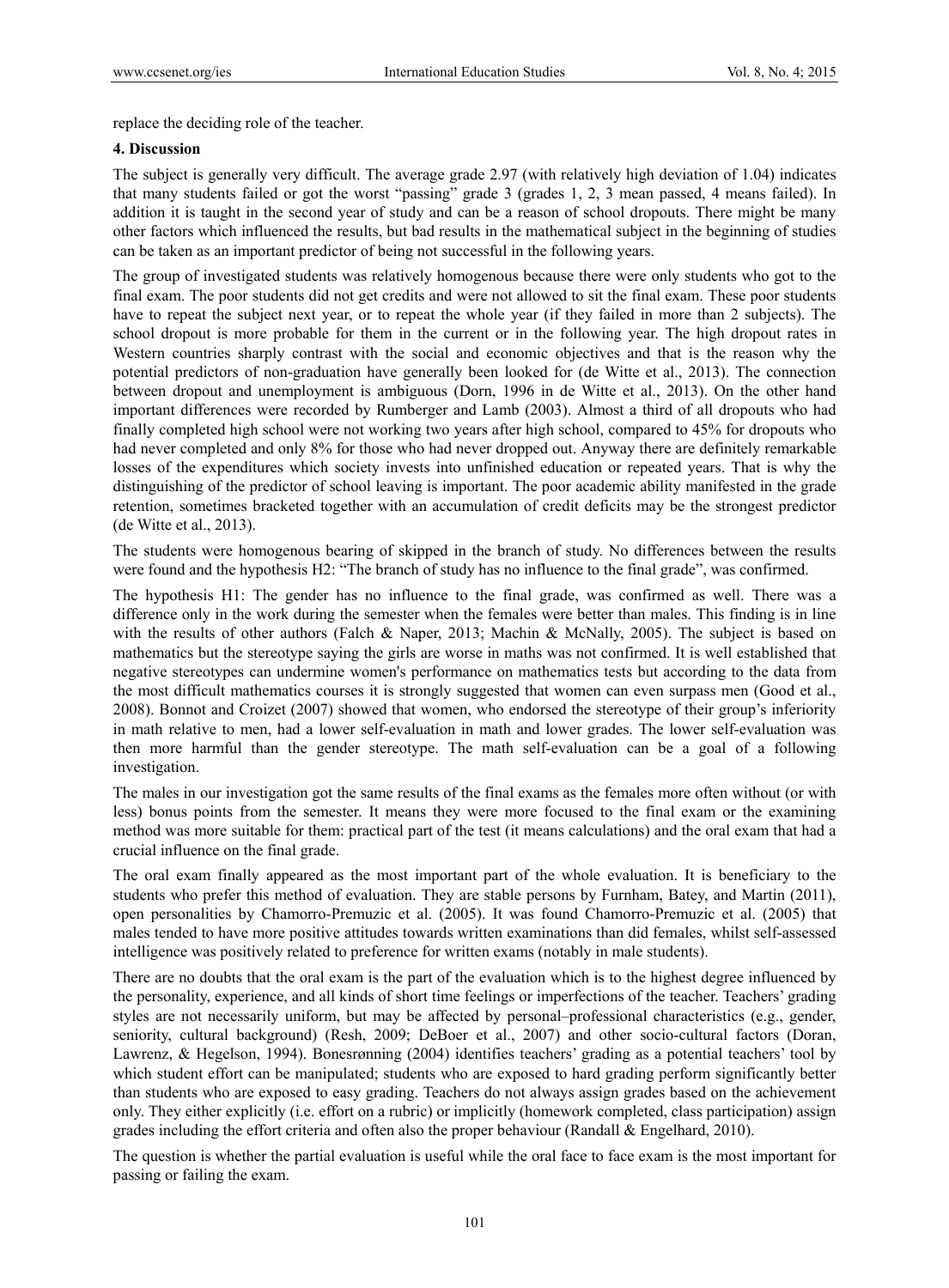The examination scheme for the investigated subject is rather complicated; having oral exams only would be much easier. Important weak points are connected with evaluation based on oral exams only:

There is a high number of students (about 1000 with possible 3 attempts), the detailed and through going oral exam is highly demanding in time. The teacher usually cannot spend more than 10-15 minutes with one student and the examining teacher is not the seminary teacher (does not know the student personally from semester). This may harm students who have worked conscientiously during the semester but not able to utilize all their knowledge in a limited time under given conditions.

The subject is based on mathematical applications; the ability to calculate and solve practical examples cannot be fully proved at oral exam.

The evaluation by one teacher in one moment is not objective enough.

The motivation and willingness to work (even the presence to lectures and seminaries) during the semester will not by high without partial evaluation.

Due to above mentioned reasons we do not recommend to skipped any part of the evaluation scheme.

For improvement of the school effectiveness and economy it would be useful to find out clear indicators of the academic insufficiency of the students. As the subject is in the first second, the results can help prediction of the dropouts in the following years. The comparison with the results of other subjects and with other outputs and evaluations of the students could be a goal of the further research focused on possible future study success or failure.

#### **Acknowledgements**

The author gratefully acknowledges the support from the Faculty of Economic and Management, Czech University of Life Sciences, via IGA grant, no. 11170/1312/3164.

#### **References**

- Beleche, T., David, F., & Marks, M. (2012). Do course evaluations truly reflect student learning? Evidence from an objectively graded post-test. *Economics of Education Review, 31*(5), 709-719. http://dx.doi.org/10.1016/j.econedurev.2012.05.001
- Betts, J., & Grogger, J. (2003). The impact of grading standards on student achievement, educational attainment, and entry-level earnings. *Economics of Education Review, 22*(4), 343-352. http://dx.doi.org/10.1016/S0272-7757(02)00059-6
- Bonesrønning, H. (2004). Can effective teacher behavior be identified? *Economics of Education Review, 23*(3), 237-247. http://dx.doi.org/10.1016/j.econedurev.2003.07.002
- Bonnot, V., & Croizet, J.-C. (2007). Stereotype internalization and women's math performance: The role of interference in working memory. *Journal of Experimental Social Psychology, 43*(6), 857-866. http://dx.doi.org/10.1016/j.jesp.2006.10.006
- Chamorro-Premuzic, T., Furnham, A., Dissou, G., & Heaven, P. (2005). Personality and preference for academic assessment: A study with Australian University students. *Learning and Individual Differences, 15*(4), 247-256. http://dx.doi.org/10.1016/j.lindif.2005.02.002
- De Witte, K., Cabus, S., Thyssen, G., Groot, W., & van den Brink, H. (2013). A critical review of the literature on school dropout. *Educational Research Review, 10*, 13-28. http://dx.doi.org/10.1016/j.edurev.2013.05.002
- DeBoer, B. V., Anderson, D. M., & Elfessi, A. M. (2007). Grading styles and instructor attitudes. *College Teaching, 55*(2), 57-65. http://dx.doi.org/10.3200/CTCH.55.2.57-64
- Doran, R. L., Lawrenz, F., & Hegelson, S. (1994). Research on assessment in science. In D. L. Gabel (Ed.), *Handbook of research of science teaching and learning*. New York, NY: MacMillan Reference Books.
- Ewing, A. M. (2012). Estimating the impact of relative expected grade on student evaluations of teachers. *Economics of Education Review, 31*(1), 141-154. http://dx.doi.org/10.1016/j.econedurev.2011.10.002
- Falch, T., & Naper, L. R. (2013). Educational evaluation schemes and gender gaps in student achievements. *Economics of Education Review, 36*, 12-25. http://dx.doi.org/10.1016/j.econedurev.2013.05.002
- Furnham, A., Batey, M., & Martin, N. (2011). How would you like to be evaluated? The correlates of students' preferences for assessment methods. *Personality and Individual Differences, 50*(2), 259-263. http://dx.doi.org/10.1016/j.paid.2010.09.040